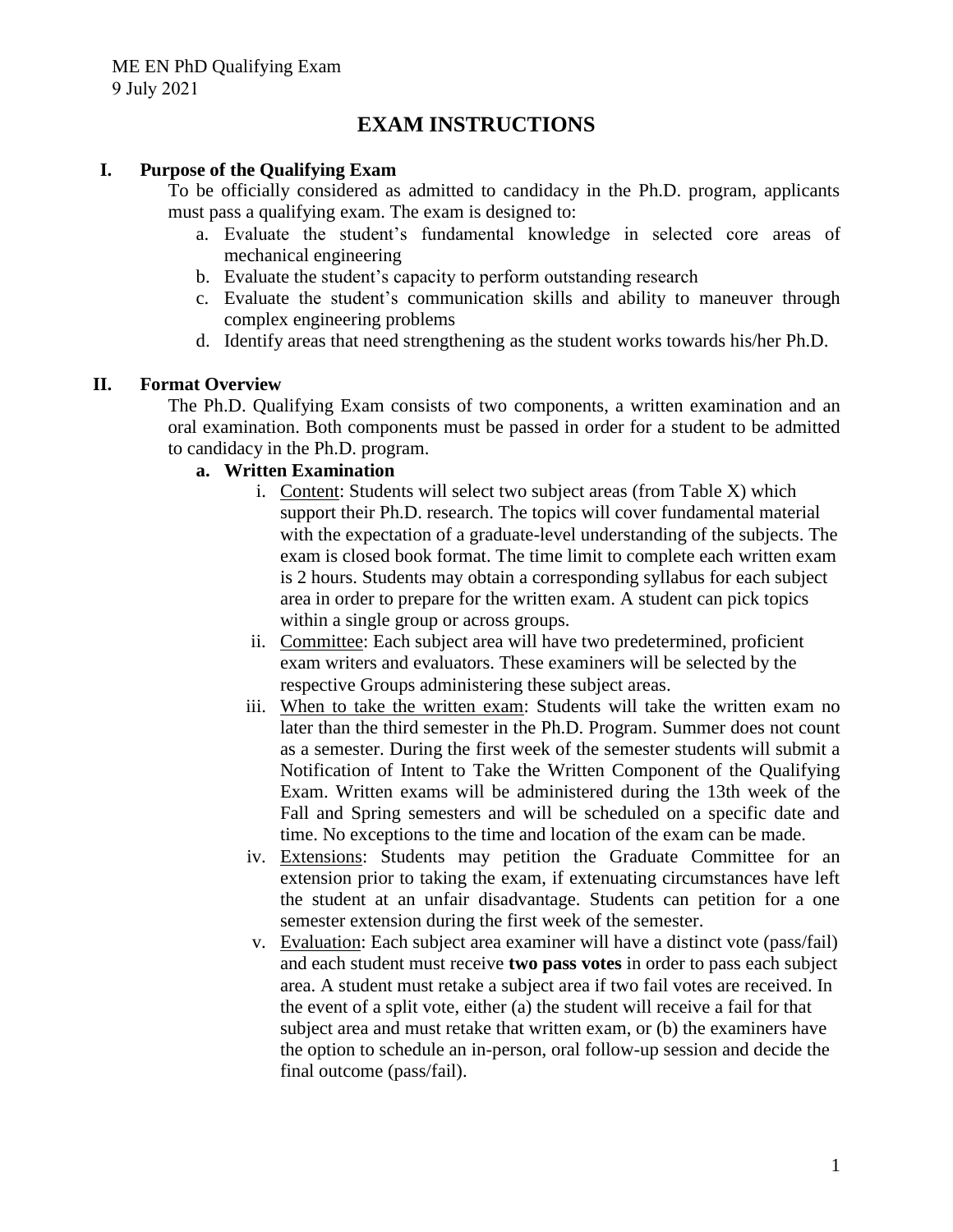- 1. The follow-up session must occur no later than 1 week following the written exam and may be up to 45 minutes per topic.
- 2. Some groups may require a mandatory follow-up oral component to the written exam in some subject areas. Specific information on such a mandatory follow-up will be provided to students at the time of confirmation of their qualifying exam subjects from the graduate academic advisor.
- vi. Results: A student must pass both subject area written exams in order to pass the written component of the qualifying exam.

| <b>Organizing Group</b> | Subject Area (Relevant Course) <sup>1</sup>                                                                                                      |
|-------------------------|--------------------------------------------------------------------------------------------------------------------------------------------------|
| Design,                 | <b>Design</b> (based on graduate level understanding of ME EN 3000 topics)                                                                       |
| Ergonomics,             | Design of Experiments/Statistics (based on ME EN 6035 and graduate                                                                               |
| Manufacturing and       | level understanding of ME EN 2550 topics)                                                                                                        |
| Systems                 | Micromachining (ME EN 6050)                                                                                                                      |
| Robotics and            | <b>Robotics</b> (ME EN 6220)                                                                                                                     |
| Controls                | <b>Classical Control Systems (ME EN 6200)</b>                                                                                                    |
|                         | <b>System Dynamics</b> (ME EN 6205)                                                                                                              |
|                         | *Students enrolled in the Robotics Track must take the Robotics exam.<br>The other exam must be Classical Control Systems or System<br>Dynamics. |
| Solid Mechanics         | <b>Advanced Mechanics of Materials (ME EN 6300)</b>                                                                                              |
|                         | Theory of Linear FEM (ME EN 6510)                                                                                                                |
|                         | <b>Continuum Mechanics</b> (ME EN 6530)                                                                                                          |
|                         | <b>Biomechanics I</b> (ME EN 6535)                                                                                                               |
|                         | Composites (ME EN 6520)                                                                                                                          |
|                         | <b>Fracture</b> (ME EN 7530)                                                                                                                     |
| Thermal Fluids and      | <b>Fluid Mechanics (ME EN 6700)</b>                                                                                                              |
| <b>Energy Systems</b>   | Heat Transfer (ME EN 6650)                                                                                                                       |
|                         | <b>Thermodynamics</b> (ME EN 6600)                                                                                                               |

**Table X: Written Exam Subject Areas**

## **b. Oral Examination**

- i. Content: The oral presentation during the Ph.D. Research Proposal Defense constitutes the oral component of the Ph.D. Qualifying Exam. Students must have passed the Canvas plagiarism quiz before the proposal defense. Any student who has not fulfilled this requirement will automatically fail the oral component of the qualifying exam and this will count as one of the student's attempts. *(Refer to Section IV of the Graduate Handbook for more details and requirements for the Ph.D. Research Proposal Defense)*
- ii. Committee: The supervisory committee serves as the examining committee for the oral component of the qualifying exam.
- iii. When to take the oral exam: Students will take the oral exam within two semesters of passing the written exam. Summer does not count as a

<sup>&</sup>lt;sup>1</sup> Where graduate courses are listed, it is expected that the student is competent in his/her understanding of the underlying fundamental content covered in the corresponding undergraduate course(s).